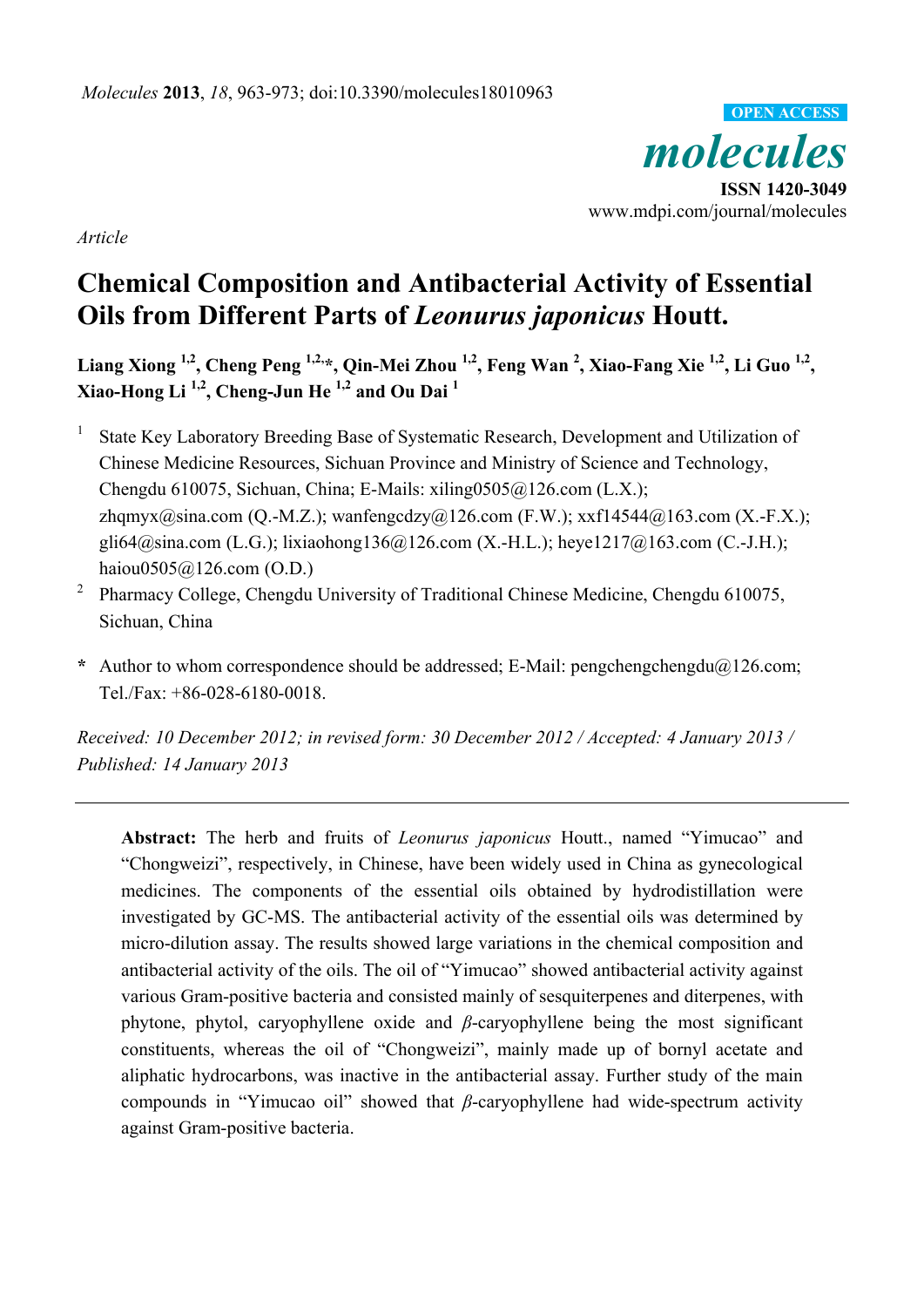**Keywords:** *Leonurus japonicus*; essential oil composition; antibacterial activity; *β*-caryophyllene

#### **1. Introduction**

*Leonurus japonicus* Houtt. is an annual herbaceous plant of the Lamiaceae family, widely distributed in East Asia. The herb harvested in summer before blossoming and the ripe fruits picked in autumn, commonly referred to as "Yimucao" and "Chongweizi", respectively, in Traditional Chinese Medicine, are both used for regulating menstrual disturbances and invigorating blood circulation [1,2]. Previous bioactivity investigations of the *Leonurus* genus, including *L. persicus*, *L. japonicus*, *L. sibiricus* and *L. heterophyllus*, showed that the extracts of aerial parts had anti-inflammatory [3], antibacterial [4–6], anti-platelet aggregation [7], and cytotoxic activities [8]. Even more remarkably, two novel proteins from the seeds of *L. japonicus* inhibited the growth of both fungi and bacteria [9,10].

Although "Yimucao" and "Chongweizi" are obtained from the same plant and both are used as gynecological medicines, they are harvested in the culture field, circulated on the market, used in the clinic and recorded in China Pharmacopoeia separately. Generally speaking, "Yimucao" are often used to treat acute nephritis, dispel edema and oliguria, whereas "Chongweizi" can be used as a drug or a tea drink for improving vision and reducing blood pressure [1,2]. Thus, the two medicines from the same plant have something in common and some differences in traditional applications. To illustrate the main differences of the chemical components and the antibacterial activity between "Yimucao oil" and "Chongweizi oil", and search for the major active ingredients, we used GC-MS to determine the contents of the oils and applied micro-dilution assay to evaluate the antibacterial activity of the oils and the isolates. This paper describes how much difference there is between "Yimucao oil" and "Chongweizi oil" and what the probable antibacterial compositions in the oils are.

#### **2. Results**

# *2.1. Antibacterial Activity of "Yimucao Oil" and "Chongweizi Oil"*

The essential oils were obtained by hydrodistillation from air dried "Yimucao" and "Chongweizi", respectively, and their antibacterial activity was subsequently assayed by the micro-dilution assay. In our study, 14 standard bacterial strains found in human beings and animals were used, and the MIC values of the oils on these bacterial strains were tested to determine their antibacterial potential (Table 1).

The results showed that "Chongweizi oil" was inactive in the antibacterial assay (MIC  $> 3.2$  mg/mL), while "Yimucao oil" exhibited antibacterial activity against several Gram-positive bacteria, but was ineffective against Gram-negative bacteria. The MICs of "Yimucao oil" were 0.2 mg/mL against *M. caseolyticus*, 0.4 mg/mL against *S. epidermidis* and *E. faecalis*, and 1.6 mg/mL against *S. aureus*, methicillin-resistant *S. aureus*, *S. saprophyticus* and *E. faecium*.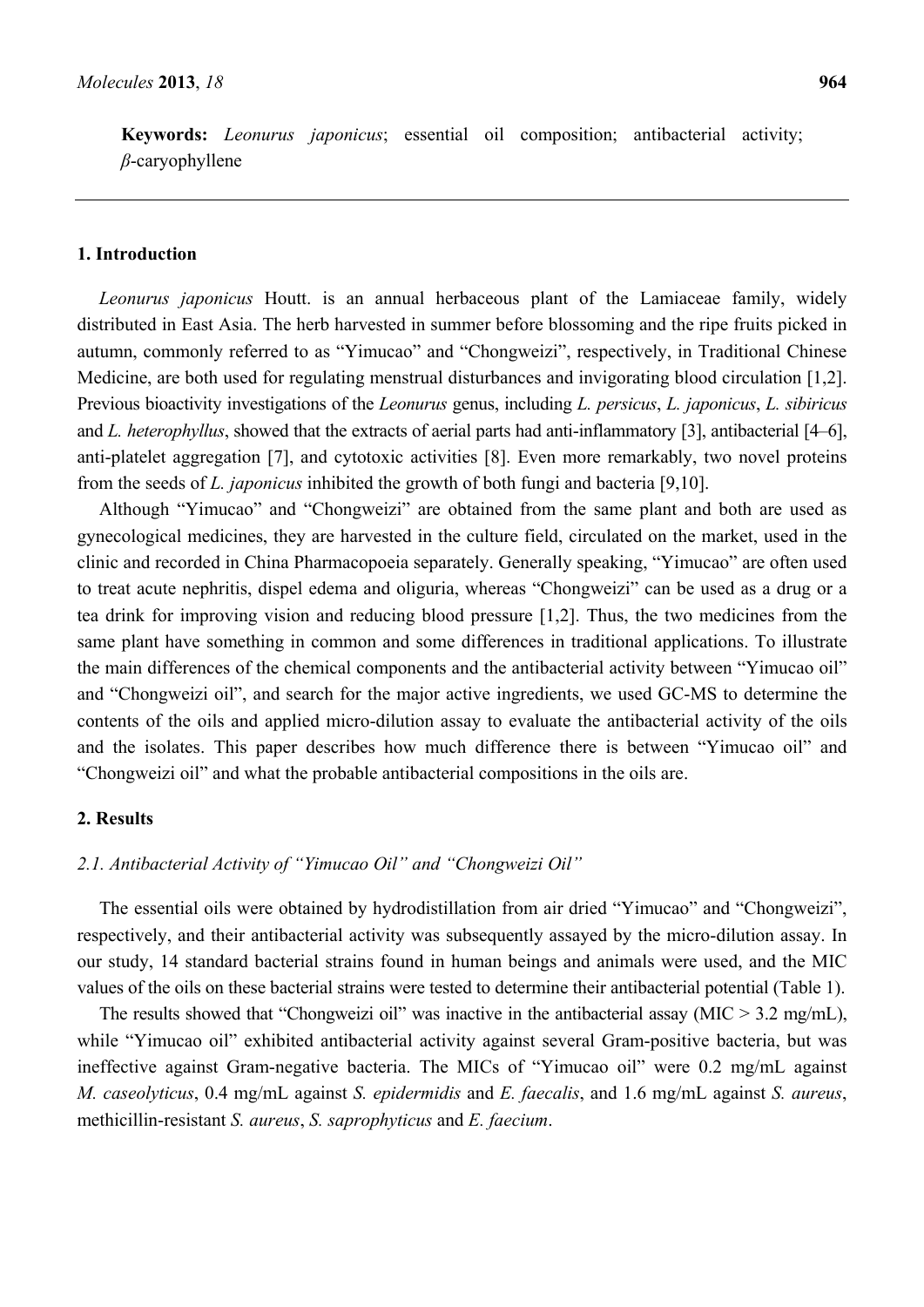|                |                                             |                   | MIC <sup>a</sup><br>(mg/mL) |                  |  |
|----------------|---------------------------------------------|-------------------|-----------------------------|------------------|--|
| N <sub>O</sub> | <b>Bacterial species</b>                    | <b>Source</b>     | "Yimucao oil"               | "Chongweizi oil" |  |
|                | Gram-positive bacteria                      |                   |                             |                  |  |
| 1              | Staphylococcus aureus                       | ATCC $b$ 25923    | 1.6                         | $\mathbf d$      |  |
| 2              | Staphylococcus aureus                       | CIS <sup>c</sup>  | 1.6                         |                  |  |
| 3              | methicillin-resistant Staphylococcus aureus | <b>ATCC 43300</b> | 1.6                         |                  |  |
| 4              | Staphylococcus epidermidis                  | <b>CIS</b>        | 0.4                         |                  |  |
| 5              | Staphylococcus saprophyticus                | <b>CIS</b>        | 1.6                         |                  |  |
| 6              | Macrococcus caseolyticus                    | <b>CIS</b>        | 0.2                         |                  |  |
| 7              | Enterococcus faecium                        | <b>CIS</b>        | 1.6                         |                  |  |
| 8              | Enterococcus faecalis                       | <b>CIS</b>        | 0.4                         |                  |  |
|                | Gram-negative bacteria                      |                   |                             |                  |  |
| 9              | Escherichia coli                            | <b>ATCC 25922</b> |                             |                  |  |
| 10             | Pseudomonas aeruginosa                      | <b>CIS</b>        |                             |                  |  |
| 11             | Klebsiella pneumoniae                       | <b>CIS</b>        |                             |                  |  |
| 12             | Moraxella catarrhalis                       | <b>CIS</b>        |                             |                  |  |
| 13             | Enterobacter cloacae                        | <b>CIS</b>        |                             |                  |  |
| 14             | Acinetobacter lwoffii                       | <b>CIS</b>        |                             |                  |  |

**Table 1.** Antibacterial activity of "Yimucao oil" and "Chongweizi oil".

<sup>a</sup> MIC: Minimal inhibitory concentration; <sup>b</sup> ATCC: American Type Culture Collection (USA); <sup>c</sup> CIS: Clinically Isolated Strains, Teaching Hospital of Chengdu University of TCM (China);  $\text{d}$  —: MIC > 3.2 mg/mL.

# *2.2. Components of "Yimucao Oil" and "Chongweizi Oil"*

The essential oils from air dried "Yimucao" and "Chongweizi" were subsequently analyzed by GC and GC/MS systems. In total, 46 ("Yimucao oil") and 49 ("Chongweizi oil") constituents were identified and quantified respectively (Table 2).

|                | Compounds             | RI <sup>a</sup> | Area $(\% )$                       |                           |  |  |
|----------------|-----------------------|-----------------|------------------------------------|---------------------------|--|--|
| N <sub>O</sub> |                       |                 | Herb oil ("Yimucao")               | Fruits oil ("Chongweizi") |  |  |
|                | <b>Monoterpenes</b>   |                 |                                    |                           |  |  |
| 1              | 1,5,8-p-Menthatriene  | 1106            | 0.64                               |                           |  |  |
| $\overline{2}$ | Menthone              | 1150            | 0.34                               |                           |  |  |
| 3              | $p$ -Menth-4-en-3-one | 1240            | 0.57                               | 0.22                      |  |  |
| $\overline{4}$ | Menthol               | 1177            | $\operatorname{tr}^{\mathfrak{b}}$ | 0.61                      |  |  |
| 5              | 4-Terpineol           | 1170            | 0.41                               | 0.20                      |  |  |
| 6              | $\beta$ -Terpineol    | 1160            | 0.30                               |                           |  |  |
| 7              | Perillyl acetate      | 1438            |                                    | 2.17                      |  |  |
| 8              | Camphor               | 1140            | 0.80                               | 0.43                      |  |  |
| 9              | Borneol               | 1172            | 0.76                               | 0.66                      |  |  |
| 10             | Bornyl acetate        | 1282            |                                    | 7.33                      |  |  |
| 11             | Bornyl acrylate       | 1371            |                                    | 1.81                      |  |  |
| 12             | Camphene              | 1066            | 0.64                               | 1.32                      |  |  |
| 13             | $\alpha$ -Pinene      | 936             | 0.83                               | 0.36                      |  |  |
| 14             | $\alpha$ -Pyronene    | 1129            | 1.59                               |                           |  |  |

**Table 2.** Chemical composition of "Yimucao oil" and "Chongweizi oil".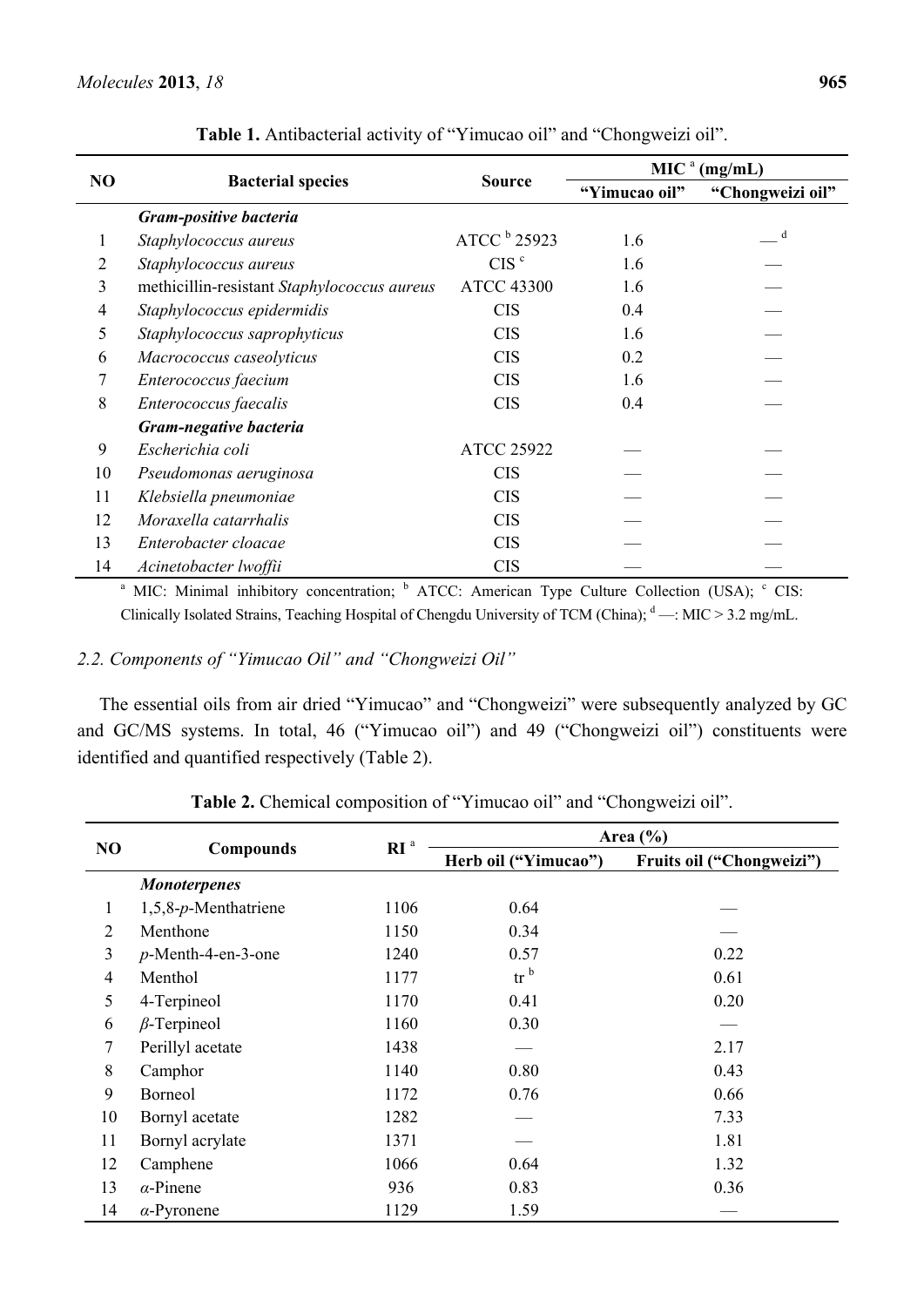| NO       | <b>Compounds</b>           | RI <sup>a</sup> | Area $(\% )$             |                           |  |  |
|----------|----------------------------|-----------------|--------------------------|---------------------------|--|--|
|          |                            |                 | Herb oil ("Yimucao")     | Fruits oil ("Chongweizi") |  |  |
| 15       | $\alpha$ -Fenchene         | 941             | 0.40                     |                           |  |  |
| 16       | Elsholtzione               | 1200            | 0.54                     |                           |  |  |
| $\Sigma$ |                            |                 | 7.82                     | 15.11                     |  |  |
|          | <b>Sesquiterpenes</b>      |                 |                          |                           |  |  |
| 17       | $\beta$ -Caryophyllene     | 1422            | 9.89                     | 1.72                      |  |  |
| 18       | Caryophyllene oxide        | 1579            | 11.49                    | 0.53                      |  |  |
| 19       | Isocaryophyllene           | 1445            | 3.00                     |                           |  |  |
| 20       | $\alpha$ -Caryophyllene    | 1452            | 3.38                     | 0.52                      |  |  |
| 21       | Aromadendrane              | 1465            | 1.21                     | tr                        |  |  |
| 22       | Dehydroaromadendrane       | 1460            | 1.18                     | tr                        |  |  |
| 23       | Aromadendrene              | 1439            | 1.31                     | 0.37                      |  |  |
| 24       | Palustrol                  | 1588            | 0.86                     |                           |  |  |
| 25       | Spathulenol                | 1573            | 5.31                     |                           |  |  |
| 26       | $\alpha$ -Muurolene        | 1495            | tr                       | 0.85                      |  |  |
| 27       | $\delta$ -Cadinene         | 1525            | 1.73                     | 2.66                      |  |  |
| 28       | $\gamma$ -Cadinene         | 1515            | tr                       | 0.67                      |  |  |
| 29       | Germacrene D               | 1480            | 1.66                     |                           |  |  |
| 30       | $\alpha$ -Copaene          | 1380            | 0.71                     |                           |  |  |
| 31       | $\beta$ -Endesmene         | 1473            | 0.68                     |                           |  |  |
| 32       | $\beta$ -Bourbonene        | 1383            | 0.89                     |                           |  |  |
| 33       | $\beta$ -Patchoulene       | 1390            | $\overline{\phantom{m}}$ | 1.05                      |  |  |
| 34       | Patchouli alcohol          | 1658            | 0.70                     | 2.08                      |  |  |
| 35       | $\beta$ -Cubebene          | 1350            | 0.38                     |                           |  |  |
| 36       | $\beta$ -Elemene           | 1395            | 0.21                     |                           |  |  |
| 37       | Irisone                    | 1460            | 0.78                     | ${\rm tr}$                |  |  |
| $\Sigma$ |                            |                 | 45.37                    | 10.45                     |  |  |
|          | <b>Diterpenes</b>          |                 |                          |                           |  |  |
| 38       | Phytol                     | 2100            | 13.75                    | 2.23                      |  |  |
| 39       | Phytone                    | 1830            | 19.02                    | ${\rm tr}$                |  |  |
| 40       | Isopimara-8,15-diene       | 1952            |                          | 2.90                      |  |  |
| 41       | Dehydroabietane            | 2078            |                          | 3.32                      |  |  |
| $\sum$   |                            |                 | 32.77                    | 8.45                      |  |  |
|          | <b>Aliphatic compounds</b> |                 |                          |                           |  |  |
| 42       | $n$ -Dodecane              | 1200            | tr                       | 1.17                      |  |  |
| 43       | $n$ -Tridecane             | 1298            | tr                       | 7.72                      |  |  |
| 44       | 2-Methyldecane             | 1061            |                          | 0.59                      |  |  |
| 45       | $n$ -Tetradecane           | 1401            | 0.48                     | 1.57                      |  |  |
| 46       | $n$ -Pentadecane           | 1500            |                          | 4.36                      |  |  |
| 47       | $n$ -Hexadecane            | 1600            | tr                       | 9.65                      |  |  |
| 48       | $n$ -Heptadecane           | 1706            |                          | 1.01                      |  |  |
| 49       | $n$ -Octadecane            | 1799            |                          | 0.37                      |  |  |
| 50       | $n$ -Nonadecane            | 1903            |                          | 1.31                      |  |  |
| 51       | $n$ -Docosane              | 2200            | 0.45                     | 2.44                      |  |  |

**Table 2.** *Cont.*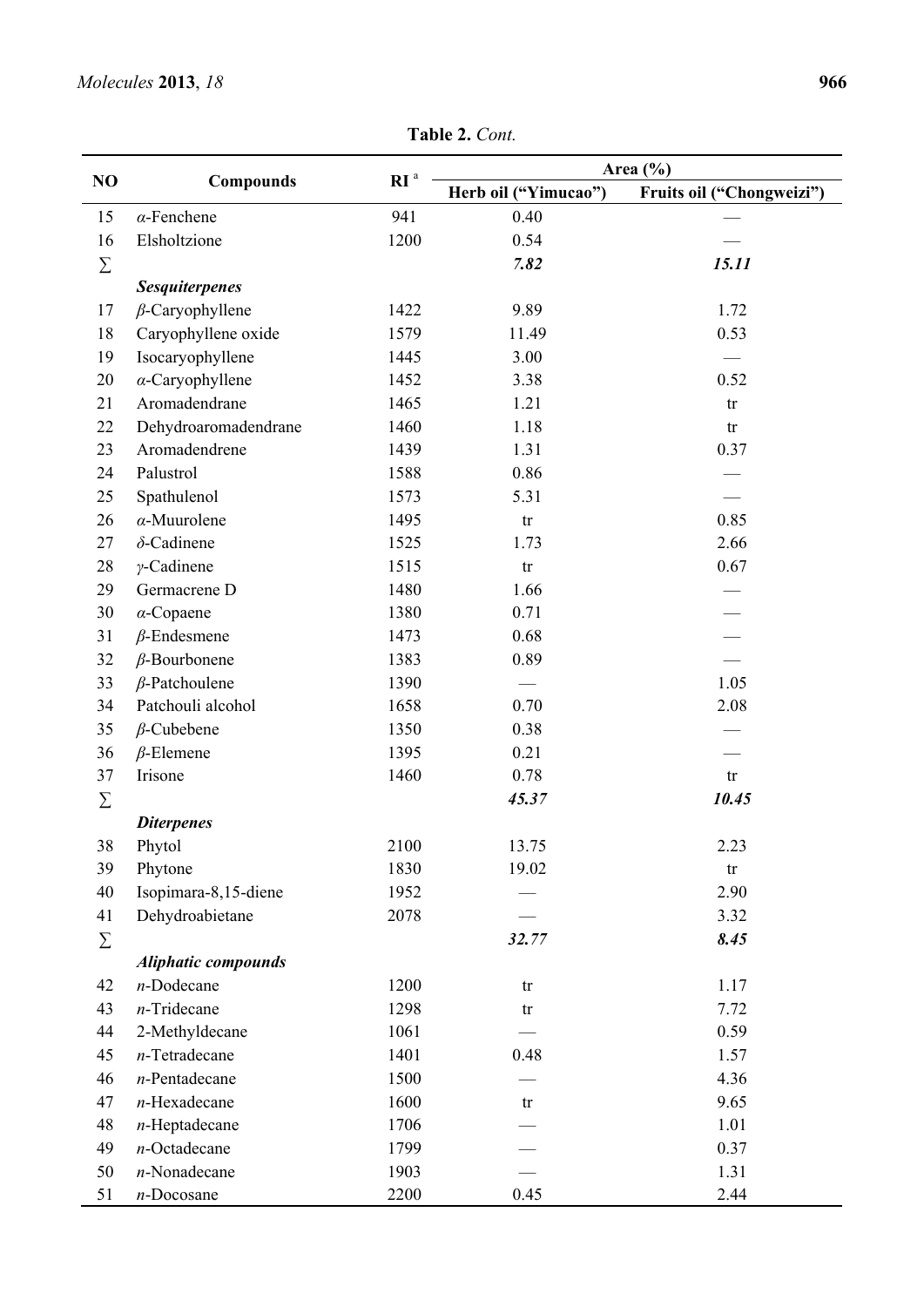| NO | <b>Compounds</b>                 | RI <sup>a</sup> | Area $(\% )$         |                           |  |  |
|----|----------------------------------|-----------------|----------------------|---------------------------|--|--|
|    |                                  |                 | Herb oil ("Yimucao") | Fruits oil ("Chongweizi") |  |  |
| 52 | Artemisia triene                 | 930             |                      | 2.00                      |  |  |
| 53 | 1-Dodecene                       | 1195            |                      | 0.51                      |  |  |
| 54 | Tetradecenal                     | 1588            | tr                   | 0.73                      |  |  |
| 55 | $(Z)$ -7-Hexadecenal             | 1806            |                      | 0.78                      |  |  |
| 56 | Methyl palmitate                 | 1882            | 0.93                 | 1.33                      |  |  |
| 57 | Methyl isopalmitate              | 1818            | tr                   | 1.33                      |  |  |
| 58 | Methyl octadecenoate             | 2135            | 0.79                 | 2.61                      |  |  |
| 59 | Methyl linoleate                 | 2090            | 0.45                 | 2.39                      |  |  |
| 60 | Methyl linolelaidate             | 2100            |                      | 1.17                      |  |  |
| Σ  |                                  |                 | 3.10                 | 43.04                     |  |  |
|    | Other compounds                  |                 |                      |                           |  |  |
| 61 | 1,2,3,4,5,8-Hexahydronaphthalene | 1146            |                      | 2.58                      |  |  |
| 62 | benzyl benzoate                  | 1732            | 0.31                 | 0.62                      |  |  |
| 63 | Diisobutyl phthalate             | 1906            |                      | 2.75                      |  |  |
| 64 | 4-Hydroxy-3-tertbutylanisole     | 1415            |                      | 0.37                      |  |  |
| Σ  |                                  |                 | 0.31                 | 6.32                      |  |  |

**Table 2.** *Cont.*

<sup>a</sup> RI: Retention index on a HP-5 MS column; <sup>b</sup> tr: trace <  $0.1\%$ .

"Yimucao oil" was mainly made up of diterpenes (32.77%) and sesquiterpenes (45.37%), with phytone (19.02%), phytol (13.75%), caryophyllene oxide (11.49%) and *β*-caryophyllene (9.89%) being the most significant constituents. Other sesquiterpenes that were present in appreciable amounts were spathulenol (5.31%), *α*-caryophyllene (3.38%) and isocaryophyllene (3.00%). The main structural types were found to belong to the caryophyllane, aromadendrane and cadinane classes, which accounted for 41.73% of the total oil (Figure 1). In addition, monoterpenes constituted 7.82% of this oil, with a prevalence of menthane and camphane compounds (3.82%), among which oxygenated monoterpenes predominated (Figure 1). Ten aliphatic compounds were found in "Yimucao oil" at low percentages of less than 1%. Unlike the "Yimucao oil", "Chongweizi oil" was characterized by large amounts of aliphatic compounds (43.04%), including 12 aliphatic hydrocarbons, two aldehydes and five esters. Among them, aliphatic hydrocarbons constituted 32.7% of the "Chongweizi oil", with the most abundant component being *n*-hexadecane (9.65%), followed by *n*-tridecane (7.72%) and *n*-pentadecane (4.36%), most of which were not detected in the "Yimucao oil". In addition to aliphatic compounds, the monoterpene fraction was also noteworthy (15.11%), with bornyl acetate (7.33%) and bornyl acrylate (1.81%) as the main constituents, which were absent in the "Yimucao oil". As regards sesquiterpenes and diterpenes of the "Chongweizi oil", the fractions were relatively small when compared to the "Yimucao oil", accounting for only 10.45% and 8.45%, respectively. It is particularly worth mentioning that caryophyllenes, the major compounds of "Yimucao oil", were present in minor concentrations less than 2% in "Chongweizi oil".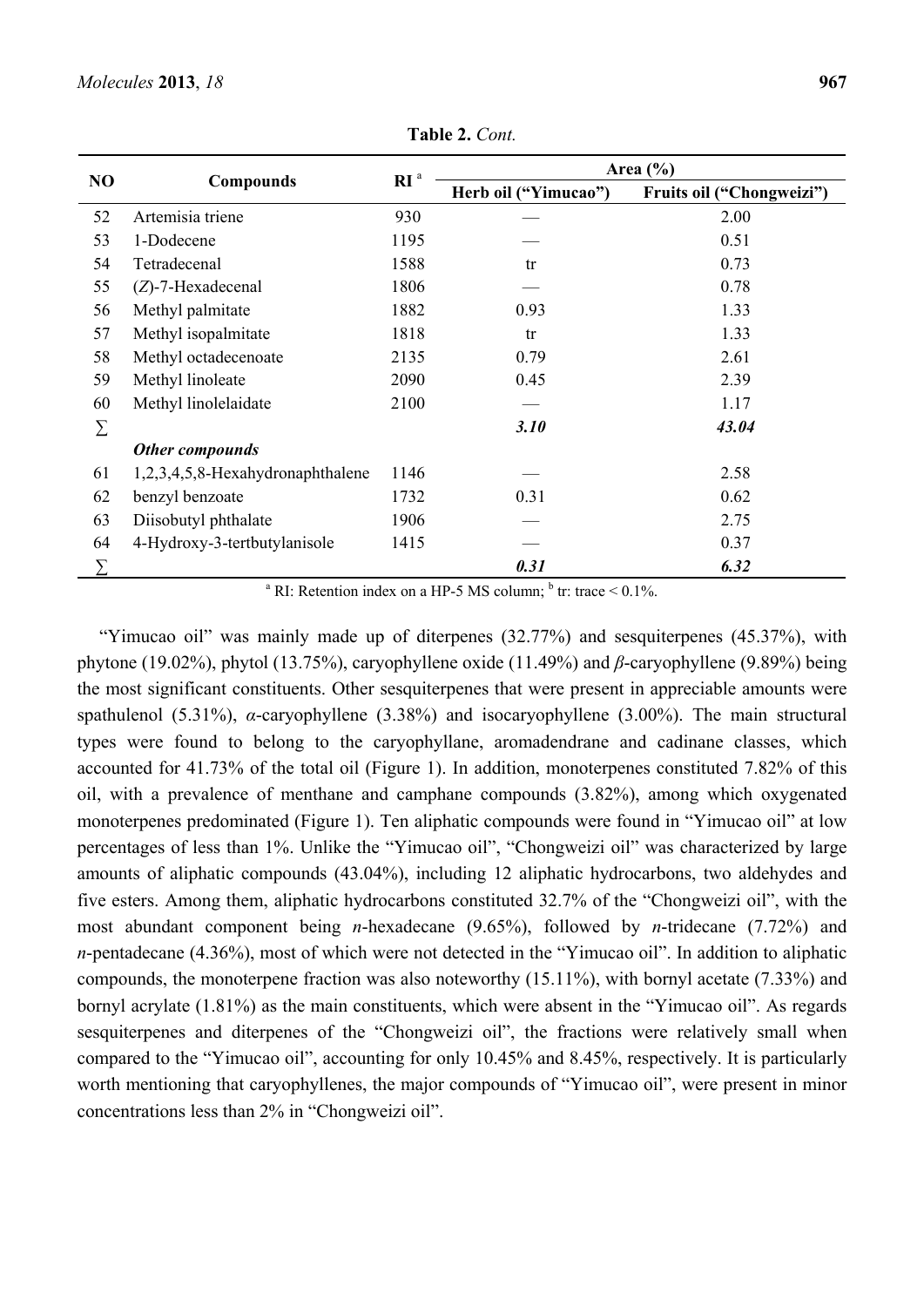

**Figure 1.** Main monoterpenes (**A**) and sesquiterpenes (**B**) of essential oil from *L. japonicus*.

<sup>a</sup> The number of the compounds was the same as that in Table 2.

Thus, according to the GC and CG/MS analyses, the chemical components of "Yimucao oil" and "Chongweizi oil" were quite different. The "Yimucao oil" was mainly comprised sesquiterpenes and diterpenes, while "Chongweizi oil" was rich in aliphatic compounds, particularly aliphatic hydrocarbons. The result suggested that the significant difference in antibacterial activity of essential oils was relevant to the large variations in the composition.

# *2.3. Antibacterial Activity of the Main Compounds in "Yimucao Oil"*

Further investigation on the chemical constituents of "Yimucao Oil" resulted in the isolation and identification of caryophyllene oxide (**18**) [11] and phytol (**38**) [12]. Their structures were elucidated by spectroscopic analyses, including HR-ESIMS and NMR techniques. Subsequent study on the antibacterial activity of the main compounds **17**, **18** and **38** showed their MIC values against nine bacterial strains (Table 3).

|                |                                                |                      | 17                    |                       | 18                    |                       | 38                    |                       |
|----------------|------------------------------------------------|----------------------|-----------------------|-----------------------|-----------------------|-----------------------|-----------------------|-----------------------|
| NO             | <b>Bacterial species</b>                       | <b>Source</b>        | <b>MIC</b><br>(mg/mL) | <b>MBC</b><br>(mg/mL) | <b>MIC</b><br>(mg/mL) | <b>MBC</b><br>(mg/mL) | <b>MIC</b><br>(mg/mL) | <b>MBC</b><br>(mg/mL) |
|                | Staphylococcus aureus                          | <b>ATCC</b><br>25923 | 0.256                 | 0.256                 | a                     |                       |                       |                       |
| $\overline{2}$ | Staphylococcus aureus                          | <b>CIS</b>           | 0.256                 | 0.256                 |                       |                       |                       |                       |
| 3              | methicillin-resistant<br>Staphylococcus aureus | <b>ATCC</b><br>43300 | 0.256                 | 0.256                 |                       |                       |                       |                       |
| $\overline{4}$ | methicillin-resistant<br>Staphylococcus aureus | <b>CIS</b>           | 0.256                 | 0.256                 |                       |                       |                       |                       |
| 5              | Staphylococcus<br>epidermidis                  | <b>CIS</b>           | 0.128                 | 0.256                 |                       |                       |                       |                       |
| 6              | Staphylococcus<br>auricularis                  | <b>CIS</b>           | 0.032                 | 0.128                 | 0.128                 | 0.256                 | 0.128                 | 0.512                 |
| 7              | <b>Macrococcus</b><br>caseolyticus             | <b>CIS</b>           | 0.032                 | 0.128                 | 0.128                 | 0.256                 | 0.128                 | 0.512                 |
| 8              | Enterococcus faecium                           | <b>CIS</b>           | 0.032                 | 0.064                 | 0.256                 | 0.256                 |                       |                       |
| 9              | Enterococcus faecalis                          | <b>CIS</b>           | 0.032<br>a            | 0.064                 | 0.256                 | >0.512                |                       |                       |

**Table 3.** Antibacterial activity of compounds **17**, **18** and **38**.

 $-$ : MIC  $> 0.512$  mg/mL.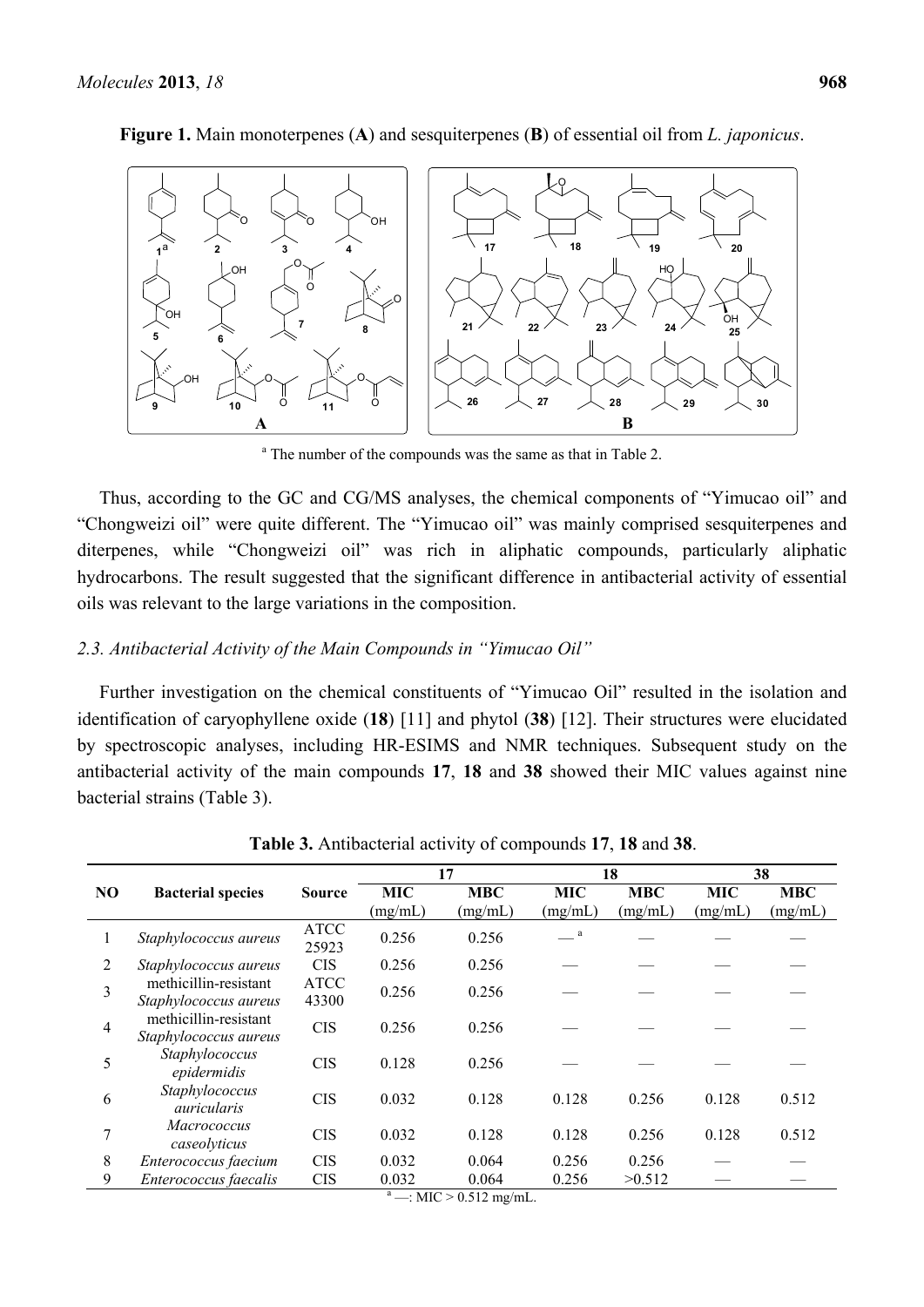Compound **17** showed wide-spectrum activity against Gram-positive bacteria, including *S. aureus*, methicillin-resistant *S. aureus*, *S. epidermidis*, *S. auricularis*, *M. caseolyticus*, *E. faecium* and *E. faecalis*, especially for the last four strains. The MIC values ranged from 0.032 to 0.256 mg/mL, and the MBC values were similar or 2–4 folds higher than MIC values. Compound **18** showed only activity against *S. auricularis*, *M. caseolyticus*, *E. faecium* and *E. faecalis*, while **38** was inactive against Gram-positive bacteria, except for *S. auricularis* and *M. caseolyticus* (MICs, each 0.128 mg/mL).

#### **3. Discussion**

"Yimucao" and "Chongweizi", derived from different parts of *L. japonicus*, are two common drugs in Traditional Chinese Medicine. This work provided the first report of the comparison of the chemical composition and bioactivity between "Yimucao" and "Chongweizi". GC-MS analyses of the volatile constituents showed large variations between "Yimucao oil" and "Chongweizi oil". The most representative compounds in "Yimucao oil" were sesquiterpenes (45.37%) and diterpenes (32.77%), followed by monoterpenes (7.82%) and a small amount of aliphatic compounds (3.10%). However, "Chongweizi oil" is predominantly composed by aliphatic compounds (43.04%) and monoterpenes (15.11%), followed by sesquiterpenes (10.45%) and diterpenes (8.45%) represent the minor groups in this mixture. The results indicated that the variability in the composition of essential oils depend essentially upon the medicinal parts and the harvest season [13,14].

Then the essential oils also showed a very diverse antibacterial effect. The "Yimucao oil" exhibited antibacterial activity against several Gram-positive bacteria, while the "Chongweizi oil" was inactive in the assay. According to the above results, we could infer that the antibacterial activity of essential oil from *L. japonicus* may be due to the abundant sesquiterpenes and diterpenes rather than aliphatic compounds, especially due to caryophyllenes (accounting for 27.76% of the total oil). Although the "Chongweizi oil" showed no effect against the bacterial strains in our study, innovative researches about "Chongweizi" have led to the purification of two antimicrobial proteins [9,10]. These implied that "Chongweizi" is also an effective antibacterial drug, and the activity may be related to the rich proteins instead of essential oil.

Further investigation on the isolated compounds of "Yimucao oil" showed that *β*-caryophyllene had favorable antibacterial activity against Gram-positive bacteria, with MICs from 0.032 to 0.256 mg/mL and MBCs from 0.064 to 0.256 mg/mL. The results were consistent with the earlier reports [15–17]. In particular, *β*-caryophyllene was reported to show significant antibacterial activity against *E. faecium*  and *E. faecalis*, the MICs (each 0.025 mg/mL) in the previous investigation were very similar to those in this study (each 0.032 mg/mL). In addition, the antibacterial assay displayed that *β*-caryophyllene was inactive against Gram-negative bacteria, including *Enterobacter cloacae*, *Escherichia coli*, *Moraxella catarrhalis*, *Klebsiella pneumoniae* and *Pseudomonas maltophila*, whereas some reports found *β*-caryophyllene to be active against other Gram-negative bacteria strains, such as *Achromobacter xylosoxidans denitrificans*, *Escherichia coli*, *Chryseobacterium indologenes*, *Citrobacter freundii* and *Flavimonas oryzihabitans*. However, the MICs against *E. coli* were obvious different among the reports (0.625–12.8 mg/mL) [15–19]. This may be the consequence of a problem with the solubility of *β*-caryophyllene, which we also experienced during our study.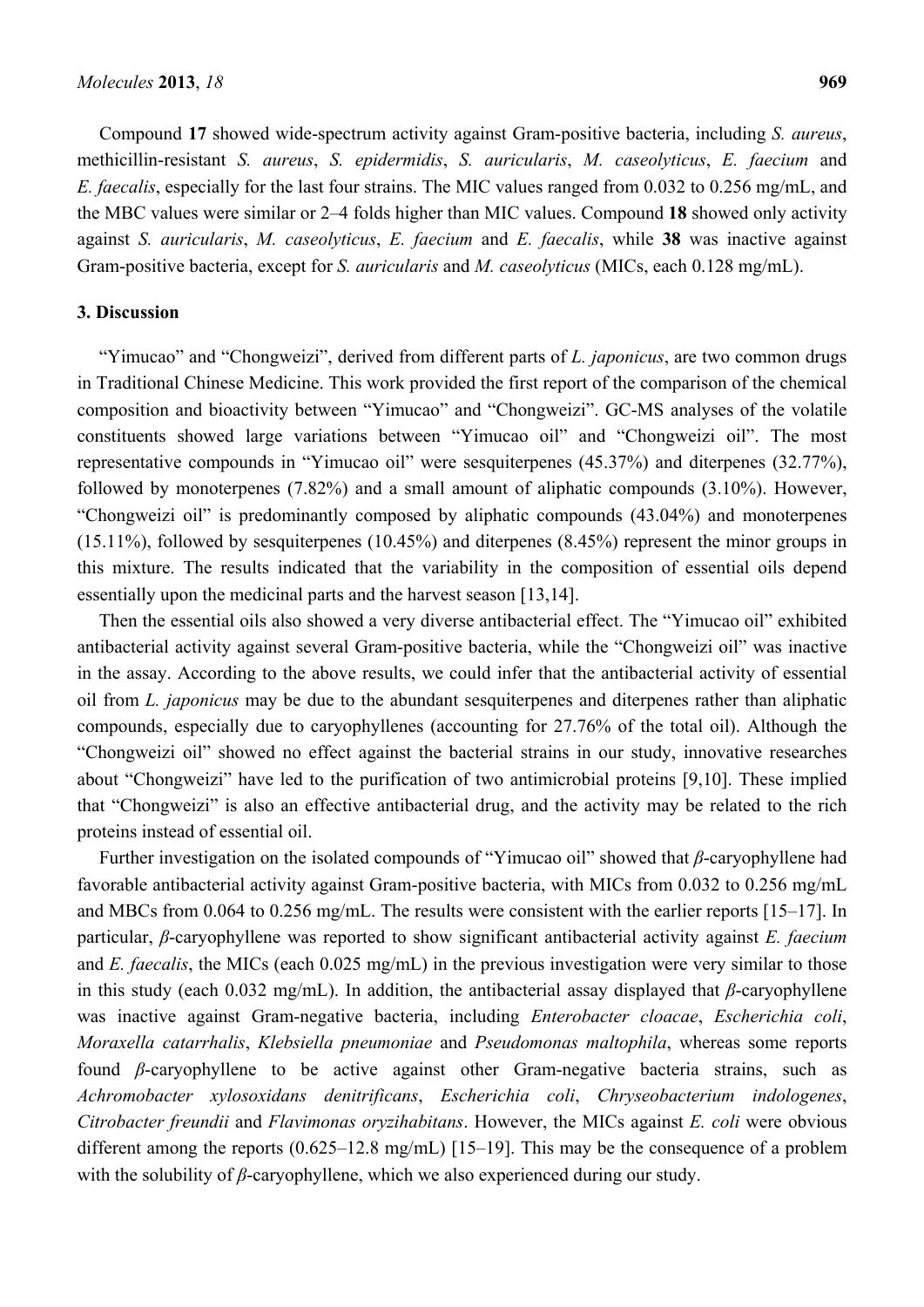## **4. Experimental**

# *4.1. General*

GC and GC-MS were measured on an Agilent 7890A/5975C spectrometer. NMR spectra were recorded on a Bruker-AV-400 spectrometer. ESIMS were determined on a Waters Synapt  $G<sub>2</sub>$  HDMS instrument. Column chromatography was performed with silica gel (200–300 mesh, Jiangyou Silical Gel Development Co., Yantai, China), and Sephadex LH-20 (Amersham Pharmacia Biotech AB, Uppsala, Sweden). Mueller-Hinton agar and McFarland Standard were purchased from OXOID (Basingstoke, UK) and bioMerieux Inc. (Marcy-l'Etoile, France), respectively. *β*-Caryophyllene was purchased from J&K Scientific Ltd. (Beijing, China).

#### *4.2. Plant Material*

The herb of *L. japonicus* ("Yimucao") was collected in May of 2012 from the field in Wenjiang District, Chengdu City, Sichuan Province, China. The ripe fruits of *L. japonicus* ("Chongweizi") were gathered in August of 2012 from the same field. Plant identity was verified by Prof. Min Li (Chengdu University of TCM, Sichuan, China). Voucher specimens were deposited at the School of Pharmacy, Chengdu University of TCM.

### *4.3. Volatile Oil Extraction*

Air dried and powdered herb (5 kg) and fruits (5 kg) were separately subjected to hydrodistillation for 10 h using a modified Clevenger type apparatus with a water-cooled oil receiver to obtain the essential oils. The oils were dried over anhydrous sodium sulfate and kept in air tight glass bottles in a refrigerator for further experiments.

#### *4.4. Antibacterial Activity Experiments*

Three bacterial strains, *S. aureus* (ATCC25923), methicillin-resistant *S. aureus* (ATCC43300) and *E. coli* (ATCC25922) were obtained from the American Type Culture Collection (ATCC, Rockefeller, MD, USA). The other bacterial strains were clinically isolated and obtained from the Teaching Hospital of Chengdu University of TCM. These strains included Gram-positive  $(G<sup>+</sup>)$  bacteria: *S. aureus*, *S. epidermidis*, *S. saprophyticus*, *M. caseolyticus*, *E. faecium* and *E. faecalis*; and Gram-negative (G<sup>−</sup> ) bacteria: *P. aeruginosa*, *K. pneumoniae*, *M. catarrhalis*, *E. cloacae* and *A. lwoffii* (Table 1). The *in vitro* antibacterial activity was determined by the standard agar dilution method, according to NCCLS (National Committee for Clinical Laboratory Standard) [20]. Volatile oil was dissolved in DMSO to a concentration of 3.2 mg/mL, and then distributed at various concentrations in triplicate with a volume of 100 μL in turbidity tubes. Bacterial suspension (5 μL) with a density of  $1 \times 10^6$  CFU/mL in Mueller-Hinton (MH) agar was added to each tube. Positive control was a suspension of bacteria in 1 mL of MH agar, and negative control was medium without bacteria. The MIC values (minimum inhibitory concentration at which the microbes failed to grow into a visible spot) were determined after incubation at 37 °C for 24 h.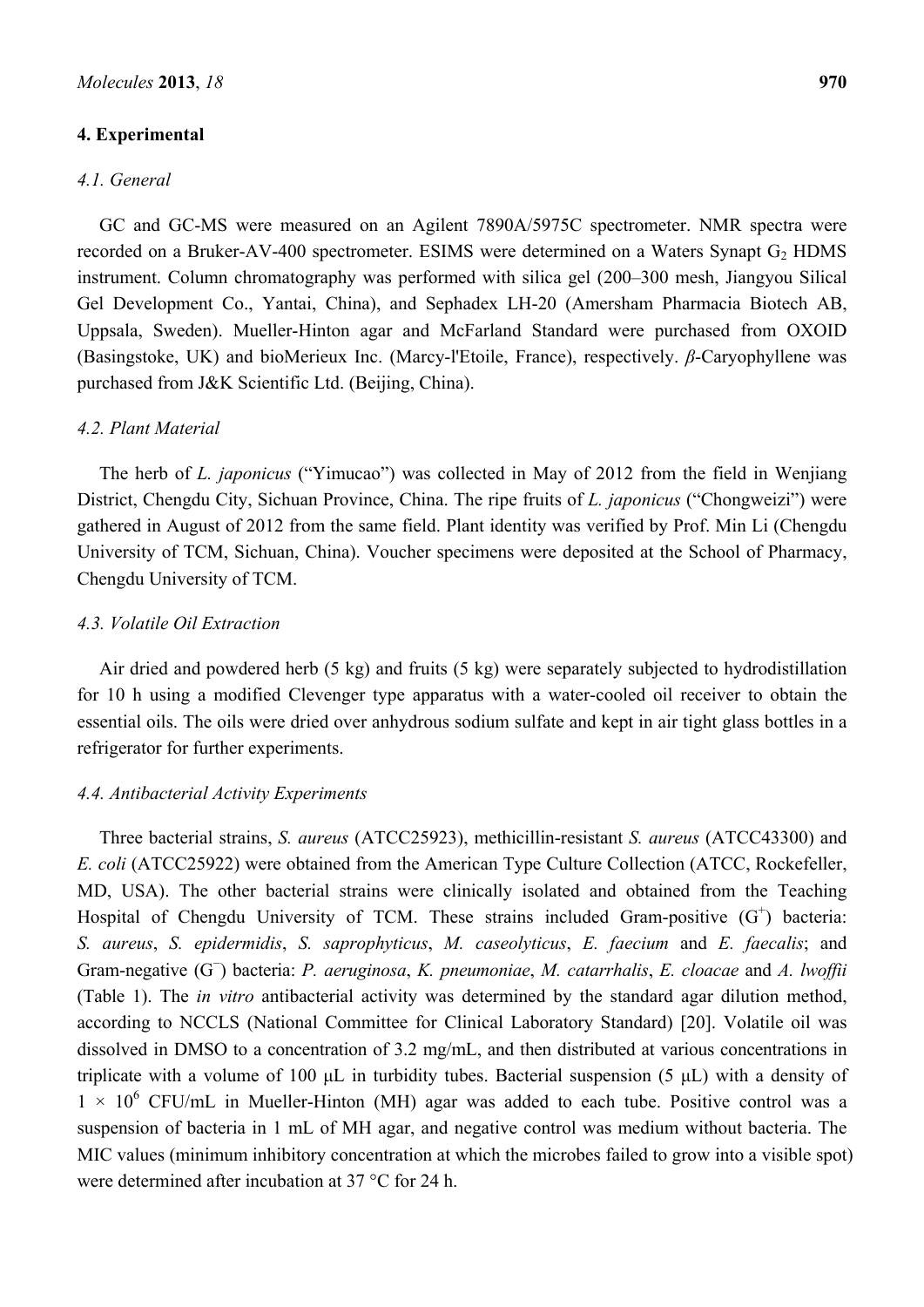#### *4.5. Analysis of Components*

An Agilent 7890A/5975C Gas Chromatography-Mass Spectroscopy system equipped with GC-MSD was used for analysis with ionization achieved by electron impact at 70 eV. The HP-5 MS quartz capillary column (30 m  $\times$  0.25 mm, 0.25 µm film thickness) was used with helium (purity 99.999%) as carrier gas at a flow rate of 1.0 mL/min. Experimental conditions for GC analysis of volatile oil were: injection port temperature, 280 °C; column oven temperature, 100 °C for 5 min and programmed at 4 °C/min to 160 °C, kept constant at 160°C for 10 min, then programmed at 5 °C/min to 240 °C; 1 μL injection volume, and split ratio adjusted at 20:1. The mass spectrum of each peak was recorded in the total ion current mode of the mass spectrometer within a mass range of 20 to 800. Identification of oil constituents was achieved using NIST08 mass spectral database.

## *4.6. Isolation of Components from "Yimucao Oil"*

The "Yimucao Oil" (4.6 g) was subjected to silica gel CC using a gradient elution of *n*-hexane–EtOAc (100:0–5:1) to afford seven fractions (Fr. A–G). Fr. C was subjected to Sephadex LH-20 (petroleum ether–CHCl<sub>3</sub>–MeOH, 5:5:1) to give four subfractions (C1–C4). The successive separation of C1 with silica gel (*n*-hexane–Et<sub>2</sub>O 50:1) yielded C1-1–C1-6. C1-2 was further purified via PTLC (petroleum ether-EtOAc  $15:1$ ) to afford 18 (28 mg), and C1-3 was subjected to PTLC (petroleum ether-EtOAc 8:1) followed by reversed-phase semipreparative HPLC (94% MeOH in H2O) to yield **38** (36 mg).

*Caryophyllene oxide* (18): Colorless oil; ESI-MS  $m/z$  221.2 [M+H]<sup>+</sup>, 243.2 [M+Na]<sup>+</sup>; HRESI-MS:  $m/z$ 243.1729  $[M+Na]^+$  (calcd for C<sub>15</sub>H<sub>24</sub>O, 243.1725); <sup>1</sup>H-NMR (400 MHz, CDCl<sub>3</sub>)  $\delta$ : 4.96 (1H, brs, H-13a), 4.85 (1H, brs, H-13b), 2.86 (1H, dd, *J* = 10.4, 4.0 Hz, H-5), 2.61 (1H, q, *J* = 7.6 Hz, H-9), 1.19  $(3H, s, H<sub>3</sub>-12), 0.99 (3H, s, H<sub>3</sub>-15), 0.97 (3H, s, H<sub>3</sub>-14);$  <sup>13</sup>C-NMR (100 MHz, CDCl<sub>3</sub>)  $\delta$ : 51.0 (C-1), 27.3 (C-2), 39.4 (C-3), 59.7 (C-4), 63.8 (C-5), 30.0 (C-6), 29.7 (C-7), 151.8 (C-8), 48.8 (C-9), 39.9  $(C-10)$ , 34.1  $(C-11)$ , 17.0  $(C-12)$ , 112.8  $(C-13)$ , 29.7  $(C-14)$ , 21.7  $(C-15)$ .

*Phytol* (38): Colorless oil; ESI-MS  $m/z$  319.3 [M+Na]<sup>+</sup>; HRESI-MS  $m/z$  319.2978 [M+Na]<sup>+</sup> (calcd for  $C_{20}H_{40}$ ONa, 319.2977); <sup>1</sup>H-NMR (500 MHz, CDCl<sub>3</sub>)  $\delta$ : 5.41 (1H, t, *J* = 7.0 Hz, H-2), 4.15 (2H, d,  $J = 7.0$  Hz, H<sub>2</sub>-1), 1.99 (2H, m, H-4), 1.67 (3H, s, H<sub>3</sub>-20), 0.87, 0.86 (6H, s, H<sub>3</sub>-18, 19), 0.85, 0.84 (6H, d,  $J = 6.5$  Hz, H<sub>3</sub>-16, 17); <sup>13</sup>C-NMR (125 MHz, CDCl<sub>3</sub>)  $\delta$ : 59.4 (C-1), 123.1 (C-2), 140.3 (C-3), 39.9  $(C-4)$ , 25.1  $(C-5)$ , 36.7  $(C-6)$ , 32.8  $(C-7)$ , 37.4  $(C-8)$ , 24.5  $(C-9)$ , 37.4  $(C-10)$ , 32.7  $(C-11)$ , 37.3  $(C-12)$ , 24.8 (C-13), 39.4 (C-14), 28.0 (C-15), 22.7 (C-16, 17), 19.7 (C-18, 19), 16.2 (C-20).

# **5. Conclusions**

It can be concluded that *β*-caryophyllene is in fact the main antibacterial component in "Yimucao oil". However, it is very difficult to attribute the biological activities of a total essential oil to one or a few active principles, because the minor compounds also may be effective. In addition, it is known that the synergistic or antagonistic effect of a compound present in minor percentage in a mixture has to be considered as well [21]. Thus, further extensive studies on the antibacterial activity of "Yimucao oil" are necessary.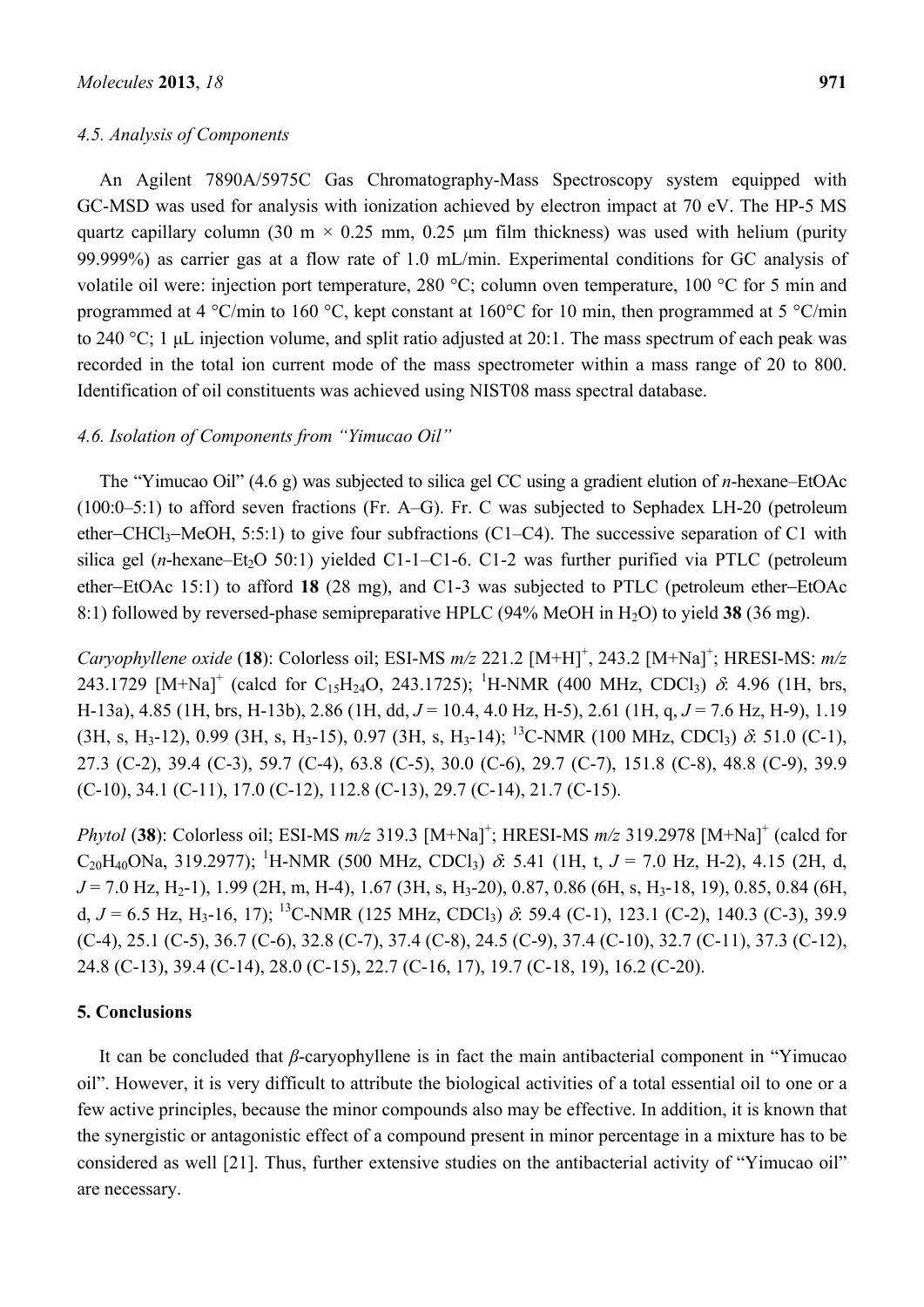# **Acknowledgments**

Financial support from the National Key Technology R&D Program for the "Eleventh Five-Year" Plan of China (grant No. 2009BAI84B00) is acknowledged.

# **References**

- 1. Jiangsu New Medical College. *Dictionary of Traditional Chinese Medicine*; Shanghai Science and Technology Publishing House: Shanghai, China, 1995; pp. 1609−1610 and 1954–1956.
- 2. Li, Y.X.; Chen, Z.; Feng, Z.M.; Yang, Y.N.; Jiang, J.S.; Zhang, P.C. Hepatoprotective glycosides from *Leonurus japonicus* Houtt.. *Carbohydr. Res.* **2012**, *348*, 42–46.
- 3. Tasdemir, D.; Scapozza, L.; Zerbe, O.; Linden, A.; Çalis, I.; Sticher, O. Iridoid glycosides of *Leonurus persicus*. *J. Nat. Prod.* **1999**, *62*, 811–816.
- 4. De Souza, G.C.; Haas, A.P.S.; Von Poser, G.L.; Schapoval, E.E.S.; Elisabetsky, E. Ethnoparmacological studies of antimicrobial remedies in the south of Brazil. *J. Ethnopharmacol.* **2004**, *90*, 135–143.
- 5. Yang, Z.C.; Yang, X.S.; Wang, B.C.; Hao, X.J. Screening of antibiotic resistant inhibitors from traditional Chinese Medicines against two different strains of *Staphylococcus aureus*. *Nat*. *Prod*. *Res*. *Dev*. **2005**, *17*, 700–703.
- 6. Yang, H.X.; Ma, Q.Y.; Zheng, Z.F. Study on antimicrobial activities of the extract of seven kinds of Chinese Herbs rich in alkaloid. *J. Zhengzhou Univ. (Med. Sci.)* **2004**, *39*, 859–861.
- 7. Lee, C.M.; Jiang, L.M.; Shang, H.S.; Hon, P.M.; He, Y.; Wong, H.N.C. Prehispanolone, a novel platelet activating factor receptor antagonist from *Leonurus heterophyllus*. *Br. J. Pharmacol.* **1991**, *108*, 1719–1724.
- 8. Satoh, M.; Satoh, Y.; Isobe, K.; Fujimoto, Y. Studies on the constituents of *Leonurus sibiricus* L. *Chem. Pharm. Bull.* **2003**, *51*, 341–342.
- 9. Yang, X.Y.; Xiao, Y.H.; Wang, X.W.; Pei, Y. Expression of a novel small antimicrobial protein from the seeds of motherwort (*Leonurus japonicus*) confers disease resistance in tobacco. *Appl. Environ. Microbiol.* **2007**, *73*, 939–946.
- 10. Yang, X.Y.; Wang, X.W.; Li, X.B.; Zhang, B.B.; Xiao, Y.H.; Li, D.M.; Xie, C.J.; Pei, Y. Characterization and expression of an nsLTPs-like antimicrobial protein gene from motherwort (*Leonurus japonicus*). *Plant Cell Rep.* **2008**, *27*, 759–766.
- 11. De Oliveira Chaves, M.C.; de Oliveira Santos, B.V. Constituents from *Piper marginatum* fruits. *Fitoterapia* **2002**, *73*, 547–549.
- 12. Brown, G.D. Phytene-1,2-diol from *Artemisia annua*. *Phytochemistry* **1994**, *36*, 1553–1554.
- 13. Besbes, M.; Omri, A.; Cheraif, I.; Daami, M.; Jannet, H.B.; Mastouri, M.; Aouni, M.; Selmi, B. Chemical composition and antimicrobial activity of essential oils from *Scabiosa arenaria* Forssk. growing wild in Tunisia. *Chem. Biodiver.* **2012**, *9*, 829–839.
- 14. Hui, R.H.; Hou, D.Y.; Li, T.C.; Liu, X.Y.; Li, X.C. Study on the volatile constituents in leaf of *Syringa oblata* Lindl. at different season. *J. Chin. Mass Spectrom. Soc.* **2008**, *29*, 18–20.